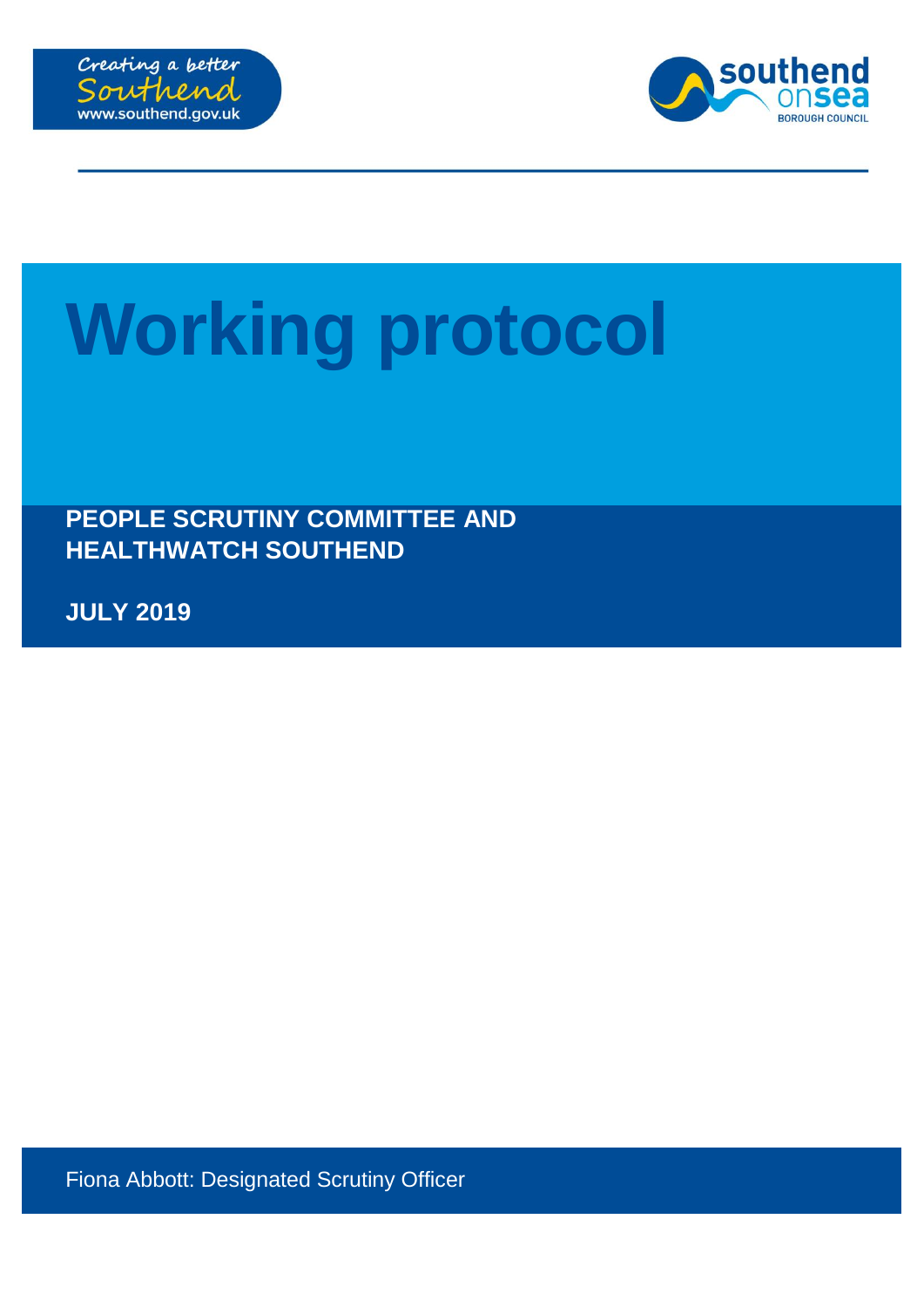# **WORKING PROTOCOL BETWEEN THE PEOPLE SCRUTINY COMMITTEE AND HEALTHWATCH SOUTHEND**

### **Background**

The Health and Social Care Act 2012 introduced local Healthwatch for every area of the country. Each local Healthwatch is an organisation that is independent of the NHS and the local authority. Healthwatch Southend exists to give a voice to the people of Southend-on-Sea, both adults and children who:

- Need information about health or social care services
- Want to see services improve
- Need help to make a complaint or raise a concern about an NHS service or worker

In Southend-on-Sea, the People Scrutiny Committee ('the Scrutiny Committee') has been established. The Scrutiny Committee is a Committee of the Council and which acts as the Health Scrutiny Committee. This Committee fulfils the Council's responsibilities under 'The Local Authority (Public Health, Health and Wellbeing Boards and Health Scrutiny) Regulations 2013' to have health scrutiny provision.

Guidance to support local authorities and their partners to deliver effective health scrutiny was published in June 2014<sup>1</sup>. The "primary aim of health scrutiny is to act as a lever to improve the health of local people, ensuring their needs are considered as an integral part of the commissioning, delivery and development of health services".

The Scrutiny Committee has the power to hold NHS bodies to account for the quality of their services, through powers to obtain information, ask questions in public and make recommendations for improvements that have to be considered. The Scrutiny Committee can refer matters via full Council to the Secretary of State. All commissioners and providers of publicly funded health and social care are covered, as well as policies arising from the Joint Strategic Needs Assessment (JSNA) and Health & Wellbeing Strategy (HWBS).

The Regulations set up formal relationships between local healthwatch and local health scrutiny, to ensure that the new system reflects the outcomes of involvement and engagement with patients and the public.

This document sets out a Protocol for how Healthwatch Southend and the Scrutiny Committee will work together in relation to:-

- Exchange of information
- Referrals of issues to the People Scrutiny Committee
- Co-ordination of activities

### **Exchange of information**

 $\overline{a}$ 1

1. In order to provide opportunities for regular exchange of information between the two organisations, informal discussions will be held between the Health Scrutiny lead officer (and if necessary the Scrutiny Committee Chair) and the Healthwatch Senior Officer. The main objectives will be:-

[https://www.gov.uk/government/uploads/system/uploads/attachment\\_data/file/324965/Local\\_authority\\_healt](https://www.gov.uk/government/uploads/system/uploads/attachment_data/file/324965/Local_authority_health_scrutiny.pdf) [h\\_scrutiny.pdf](https://www.gov.uk/government/uploads/system/uploads/attachment_data/file/324965/Local_authority_health_scrutiny.pdf)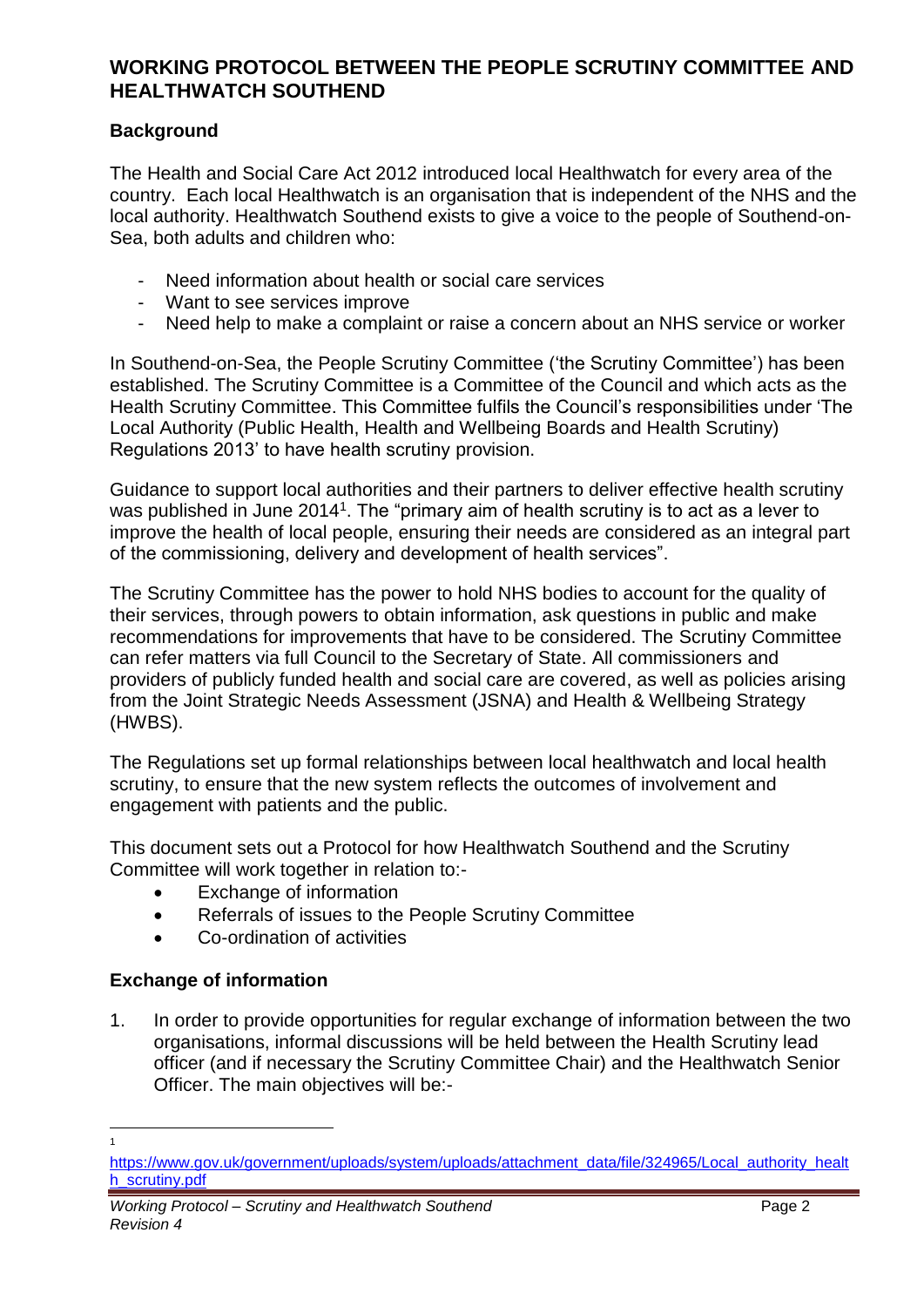## **WORKING PROTOCOL BETWEEN THE PEOPLE SCRUTINY COMMITTEE AND HEALTHWATCH SOUTHEND**

- a) to enable any issues arising to be discussed at an early stage this will not prevent Healthwatch Southend from contacting the Council with urgent concerns, either by telephone or email.
- b) to discuss opportunities for co-ordination of Healthwatch Southend and Scrutiny Committee activities in relation to particular issues.
- 2. The named contact point for health scrutiny at Southend-on-Sea Borough Council is:-

*Fiona Abbott, Health Scrutiny Lead officer Tel: 01702 215104 Email: fionaabbott@southend.gov.uk*

3. The named contact point at Healthwatch Southend is:-

*Jean Broadbent Tel: 01702 416320 Email: [jean.broadbent@family-action.org.uk](mailto:jean.broadbent@family-action.org.uk)  Web: [www.healthwatchsouthend.co.uk](http://www.healthwatchsouthend.co.uk/)*

4. At the beginning of each Municipal Year, Healthwatch Southend will be invited to appoint a representative to sit on the People Scrutiny Committee, as a non-voting member.

#### **Referrals of issues to Scrutiny Committee**

- 5. Under the Local Government and Public Involvement in Health Act 2007 and Health and Social Care Act 2012, Healthwatch Southend can refer a matter relating to health and social care services to the appropriate Scrutiny Committee of a local authority. At Southend, matters can be referred to the People Scrutiny Committee.
- 6. Referrals to the Scrutiny Committee should:
	- (a) Only come from the Healthwatch Senior Officer, or designated deputy;
	- (b) Be directed to the Health Scrutiny Lead officer;
	- (c) Be in writing but may be in electronic form;
	- (d) Raise matters of concern to Healthwatch Southend following unsuccessful attempts to achieve local resolution with the appropriate health and social care commissioners and providers;
	- (e) Raise matters which Healthwatch Southend wishes to raise as good practice.
- 7. The Scrutiny Committee must:
	- (a) acknowledge receipt of the referral within 20 working days;
	- (b) keep the referrer informed of the Scrutiny Committee's actions in relation to the matter referred;
	- (c) take into account any relevant information provided by Healthwatch Southend;
	- (d) decide whether or not the referral is within its terms of reference and it can add value through scrutiny.
- 8. The Scrutiny Committee could decide that:
	- (a) it does wish to scrutinise the issue and does so at the meeting; or